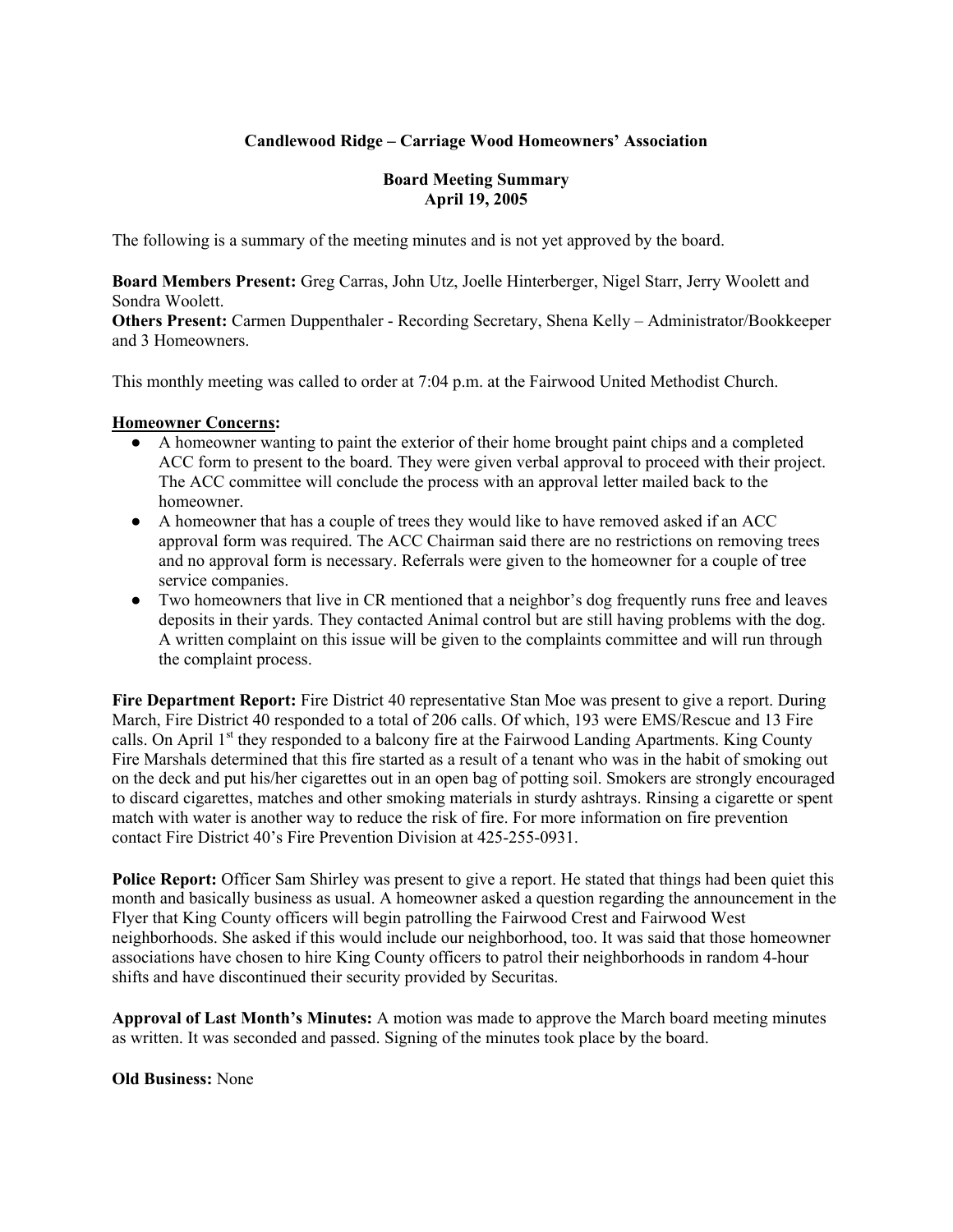#### **New Business:** None

#### **Common Areas Report:**

- Canber completed placing beauty bark along our common areas.
- 3 of the 5 new "private property" signs were installed in our parks. The last two will be installed soon.
- Canber is working on a way to clean our entrance signs of moss. The main obstacle is getting water to most of the CW entrances.

**Architectural Report:** The ACC Chairman presented the ACC report for review. A total of 11 applications have been received since January as follows:

5 Roofs, 1 Deck, 1 Fence, 1 Shed, 1 Driveway Addition, 1 Window Replacement and 1 Mailbox Stand. A discussion about roofs and roofing materials took place. A new ACC Rule and Regulation is being written by the board to help define the ACC request and approval process for homeowners. A board member presented a rough draft of the new ACC Rule and Regulation document. A subcommittee meeting will be scheduled and held prior to next month's board meeting to critique the document and prepare it for board approval at next month's meeting. The approved document will then be mailed out to homeowners for a review period.

**Complaints Negotiations Report:** The Complaint Negotiation Chairperson was not present at the meeting but did submit a report via email. Currently there are 21 new complaints, 7 pending complaints and 6 have been closed.

It's Spring-Cleaning time! A friendly reminder to all homeowners, that all exterior areas of your home must be consistently maintained and kept in a clean and attractive condition. Properly maintaining your home's appearance will keep our neighborhood looking its best and will help to maintain property values for the benefit of all members of our community.

**Treasurer's Report:** The March budget comparison report was presented and briefly discussed. It was said that just the usual expenses occurred. Canber (our landscape maintenance company) was paid for beauty barking our common areas.

#### **Committee Reports:**

## **Capital Improvement Committee –**

- The committee has come to the conclusion that the repair/replacement of the wooden bridge in CR Park should be the HOA's number one priority. Currently the full support of the west end of the bridge is born by the railings that rest on the round pilings. It appears there once was another set of railroad ties closer to the stream that rotted away. That support is gone. The round pilings were inspected and they discovered that they are decaying from the inside outward. Therefore, they may not provide good support much longer. Pictures of the bridge were presented to support these facts.
- The CAM Chairman met with King County DDES on April  $5<sup>th</sup>$ . They discussed the whole permit process with regard to the bridge and putting up a barrier along the sides of the stream next to the bridge. King County indicated that if the HOA could get an engineer to certify that the bridge was structurally sound, then the HOA could have the bridge repaired including the addition of a railing. A repair permit would be required. King County would not need to do extensive reviews and the process would be relatively inexpensive. If the bridge needs to be replaced, the process becomes much more complicated and time consuming. Regardless of the type of permit required, the HOA will need a design for the bridge and the name of the contractor who will be doing the work before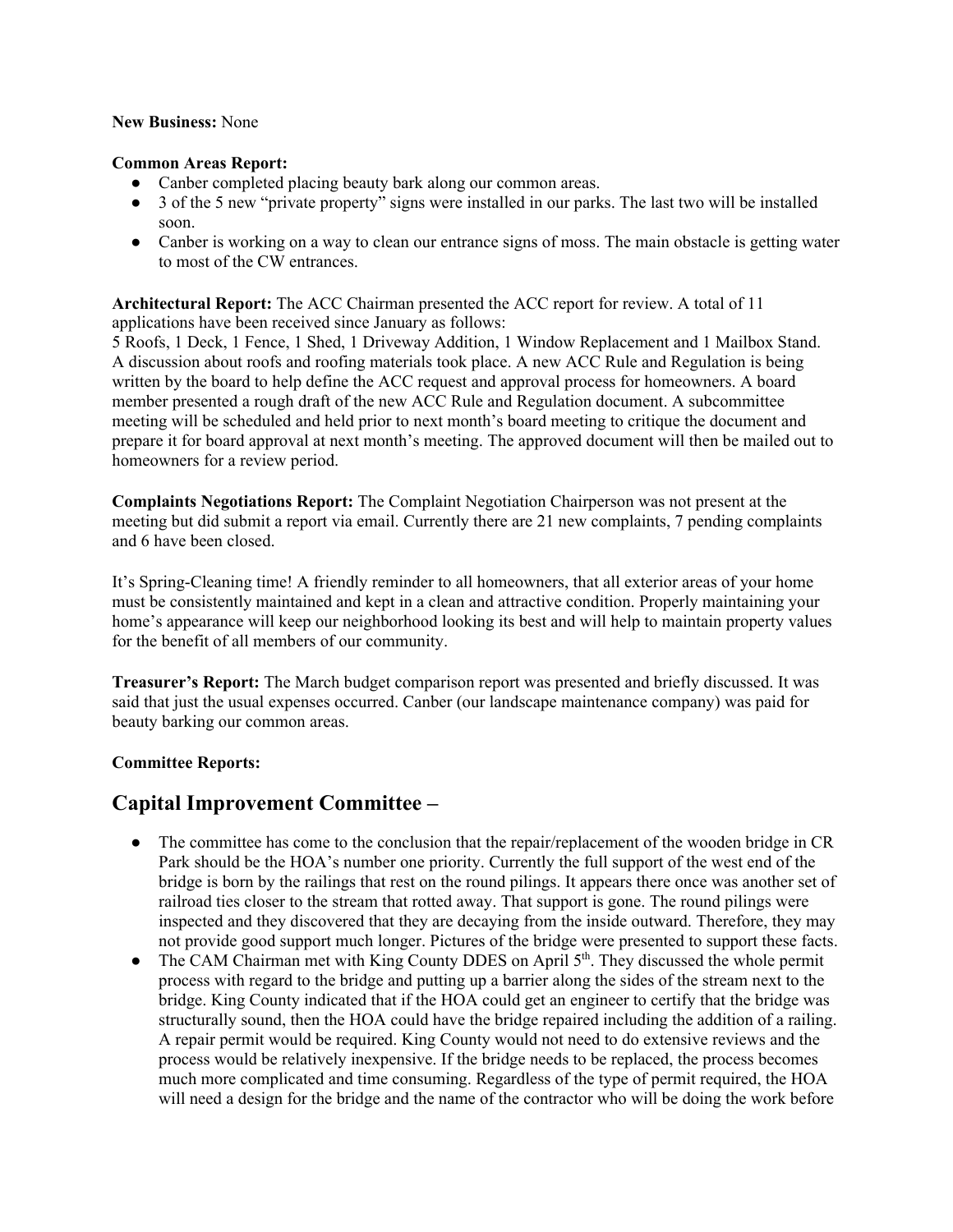completing the permit process. King County also said the HOA could put up a fence less than 6' tall along the stream to act as a barrier and a permit wouldn't be required. If a hedge were put up of native plants a permit would be required.

- The committee has contacted a couple of engineering firms and landscaping architectural firms. A written proposal from the Johnson Braund Design Group, a landscape architectural firm, has been received. Their proposal includes structural engineering support. DDES agreed to send out an engineer to determine if the bridge can be repaired. The Johnson Braund proposal includes a design phase and a construction documents phase. It would cost approximately \$2800. The design needed for the bridge would be provided, including the railings and barrier work needed to go to the county for permits. A design is needed before a construction company gets involved and gets estimated costs for the actual repair/replacement of the bridge. A motion was made to accept the proposal by Johnson Braund with the amendment that the outcome of the project is a bridge plan approved by DDES. The board passed the motion.
- Bob Gambil from the City of Seattle was contacted about the pipeline permit. The HOA's current permit with associated costs is good through 2015. The only location a new big toy can be placed in CR Park is in the same location as the current old big toy. It appears that all homeowners showing interest in this topic feel the old big toy needs to be replaced. Therefore, the HOA will need to continue to pay for the pipeline permit. The increased cost will then need to be taken into account in our future budget.
- Portions of the asphalt path on the old big toy side of the bridge need to be replaced/repaired. The HOA does not plan to do any work until the wooden bridge repair/replacement is decided.

**The Welcoming Committee** – 8 Welcome Packets were delivered to new homeowners in April. 5 were in Candlewood Ridge and 3 in Carriage Wood. If you are new to the neighborhood and would like an HOA information packet, call the HOA phone number at (425) 227-4227 and leave a voice message for Carmen to return your call.

**Block Watch Committee** – If you are interested in resurrecting this important committee please contact the HOA. Volunteers for block watch captains are needed. (425) 227-4227. You can also call the King County Sheriff's Office Fairwood Storefront at (206) 296-3846 to get information on setting up a Block Watch Program.

**Special Topics:** Web and Email address: Email - crcwhoa@hotmail.com Web - www.geocities.com/crcwhoa

A motion was made to adjourn the meeting at 8:30 p.m.

#### **Next Board Meetings:**

May 17, 2005 June 21, 2005 July 19, 2005 Meetings are held at **7:00 p.m.** at the Fairwood United Methodist Church. All Homeowners are welcome to attend. (425) 227-4227